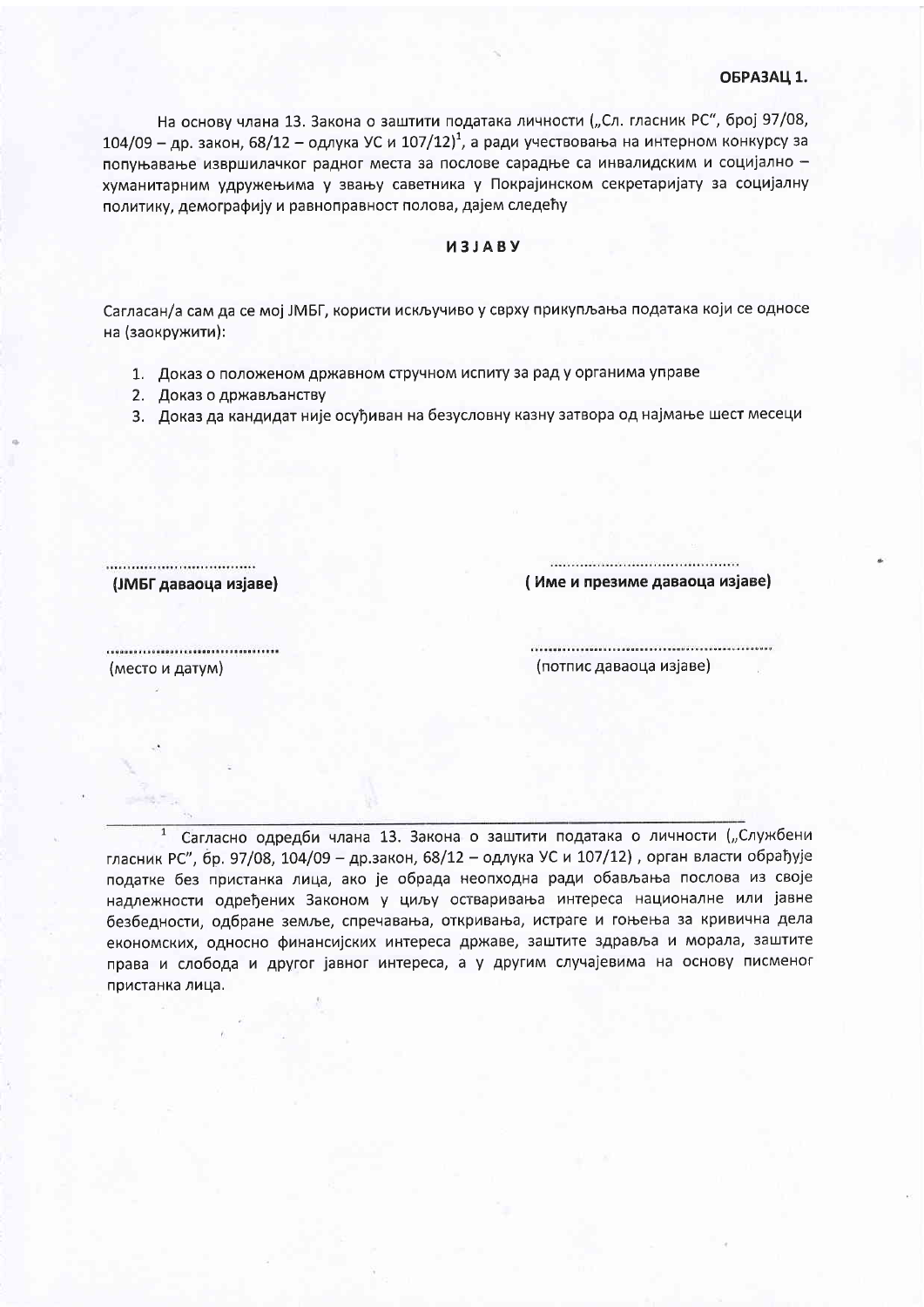## **ОБРАЗАЦ 2.**

На основу члана 103. став 3. Закона о општем управном поступку ("Сл. гласник РС", број  $18/16)^1$ , а ради учествовања на интерном конкурсу за попуњавање извршилачког радног места за послове сарадње са инвалидским и социјално - хуманитарним удружењима у звању саветника у Покрајинском секретаријату за социјалну политику, демографију и равноправност полова, дајем следећу

## *U3JABY*

Изјављујем да ћу сам/а за потребе поступка прибавити и доставити, до истека рока за подношење пријава на наведени интерни конкурс, доказ (заокружити):

- 1. Доказ о положеном државном стручном испиту за рад у органима управе
- 2. Доказ о држављанству
- 3. Доказ да кандидат није осуђиван на безусловну казну затвора од најмање шест месеци

(ЈМБГ даваоца изјаве)

(Име и презиме даваоца изјаве)

(место и датум)

(потпис даваоца изјаве)

<sup>1</sup> Сагласно одредби члана 103. став 3. Закона о општем управном поступку ("Службени гласник РС", бр. 18/16), у поступку који се покреће по захтеву странке орган може да врши увид, прибавља и обрађује личне податке о чињеницама о којима се води службена евиденција када је то неопходно за одлучивање, осим ако странка изричито изјави да ће те податке прибавити сама. Ако странка у року не поднесе личне податке неопходне за одлучивање органа, захтев за покретање поступка ће се сматрати неуредним.